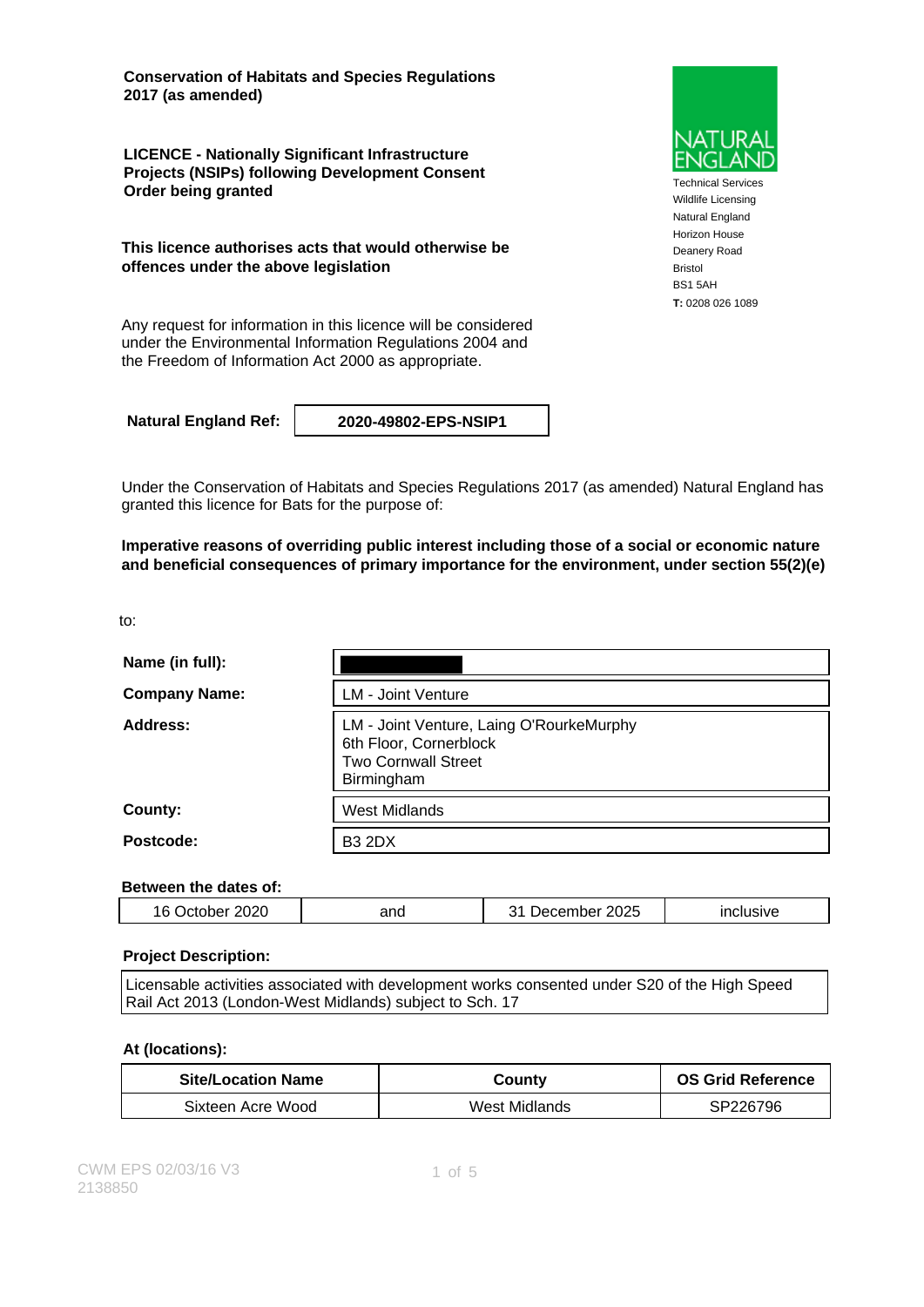#### **For the following Species; activities and methods:**

| <b>Species Common Name</b><br>(Taxonomic Name)    | <b>Activity</b>                                       | <b>Method</b>                                                                                                                                                                                                     |
|---------------------------------------------------|-------------------------------------------------------|-------------------------------------------------------------------------------------------------------------------------------------------------------------------------------------------------------------------|
| Common pipistrelle<br>(Pipistrellus pipistrellus) | Capture; Destroy resting<br>place; Disturb; Transport | By endoscope; By hand; By static hand-<br>held net; Destructive search by soft<br>demolition; Mechanical demolition;<br>Temporary exclusion by one way door or<br>valve; Temporary obstruction of roost<br>access |
| Soprano pipistrelle<br>(Pipistrellus pygmaeus)    | Capture; Destroy resting<br>place; Disturb; Transport | By endoscope; By hand; By static hand-<br>held net; Destructive search by soft<br>demolition; Mechanical demolition;<br>Temporary exclusion by one way door or<br>valve; Temporary obstruction of roost<br>access |

### **For the following licensable activities and maximum numbers:**

| <b>Licensable Activity</b> | <b>Permitted Species</b><br><b>Common Name</b> | <b>Maximum Number</b>                   |
|----------------------------|------------------------------------------------|-----------------------------------------|
| Capture                    | Common pipistrelle                             | 2                                       |
|                            | Soprano pipistrelle                            | 2                                       |
| Destroy resting place      | Common pipistrelle                             | See Additional Condition for<br>details |
|                            | Soprano pipistrelle                            | See Additional Condition for<br>details |
| Disturb                    | Common pipistrelle                             | <b>Not Specified</b>                    |
|                            | Soprano pipistrelle                            | <b>Not Specified</b>                    |
| Transport                  | Common pipistrelle                             | $\mathbf{2}$                            |
|                            | Soprano pipistrelle                            | 2                                       |

# **PLEASE NOTE**

The maximum number(s) stated in the above table refers to the maximum number of individuals of the stated species that can be captured or transported under the terms of this licence and the maximum number/s of resting places or breeding sites that can be damaged or destroyed under this licence (if applicable). Maximum numbers cannot be specified and do not apply to disturbance activities. Where applicable, please also refer to the special conditions outlined in your licence Annex for further details on how this/these maximum number(s) applies/apply to the activities permitted under your licence.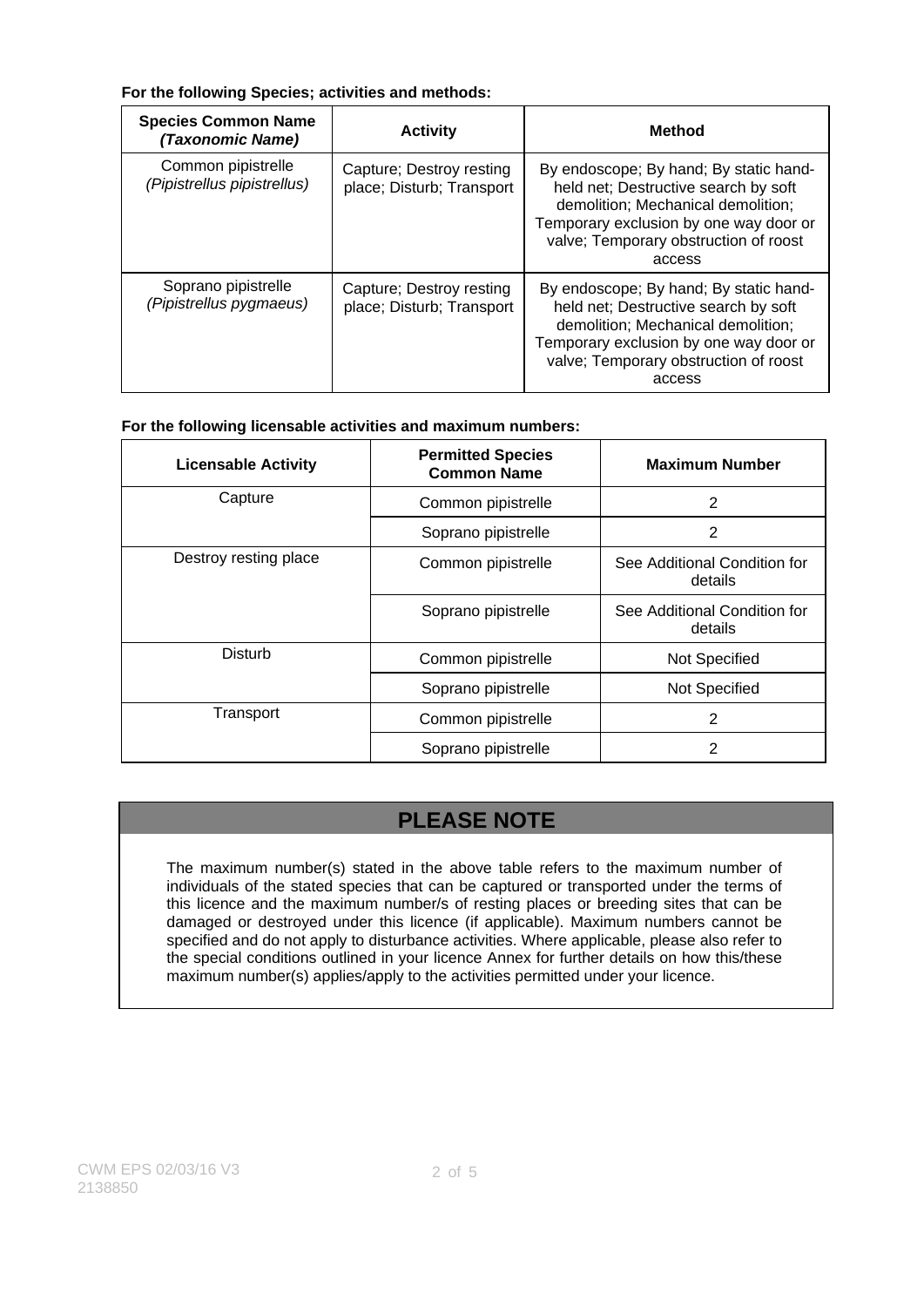**This licence is granted subject to the licensee, including servants and named agents, adhering to the conditions and notes specified below and to the activities agreed in the Method Statement, or Annex and Work Schedule, between the licensee and Natural England. The Method Statement, or Annex, for the mitigation scheme is appended to this licence. The following person is authorised to act on behalf of the licensee:**

| <b>Consultant Name:</b> |                                        |       |                 |
|-------------------------|----------------------------------------|-------|-----------------|
|                         |                                        |       |                 |
|                         |                                        |       |                 |
| County:                 |                                        |       |                 |
| Postcode:               |                                        |       |                 |
|                         |                                        |       |                 |
|                         |                                        |       |                 |
| Signature:              |                                        | Date: | 16 October 2020 |
|                         | (for and on behalf of Natural England) |       |                 |

## **WARNING**

- **This licence authorises acts that would otherwise be offences under the Conservation of Habitats and Species Regulations 2017 (as amended). Any departure from the conditions relating to this licence may be an offence under that legislation;**
- **This licence conveys no authority for actions prohibited by any other legislation;**
- **This licence can be modified or revoked at any time by Natural England, but this will not be done unless there are good reasons for doing so. The licence is likely to be revoked immediately if it is discovered that false information had been provided which resulted in the issue of the licence.**
- **Bodies corporate and their directors/secretaries are liable for offences under the Conservation of Habitats and Species Regulations 2017 (as amended).**

## **LICENCE CONDITIONS**

- 1. The licensee is responsible for ensuring that operations comply with all terms and conditions of the licence.
- 2. While engaged in the activities to which this licence applies the licensee shall make a copy of the licence (including any Annex and Work Schedule if applicable) available for inspection on each site where the activities are taking place and shall produce it on demand to any constable or an officer of Natural England.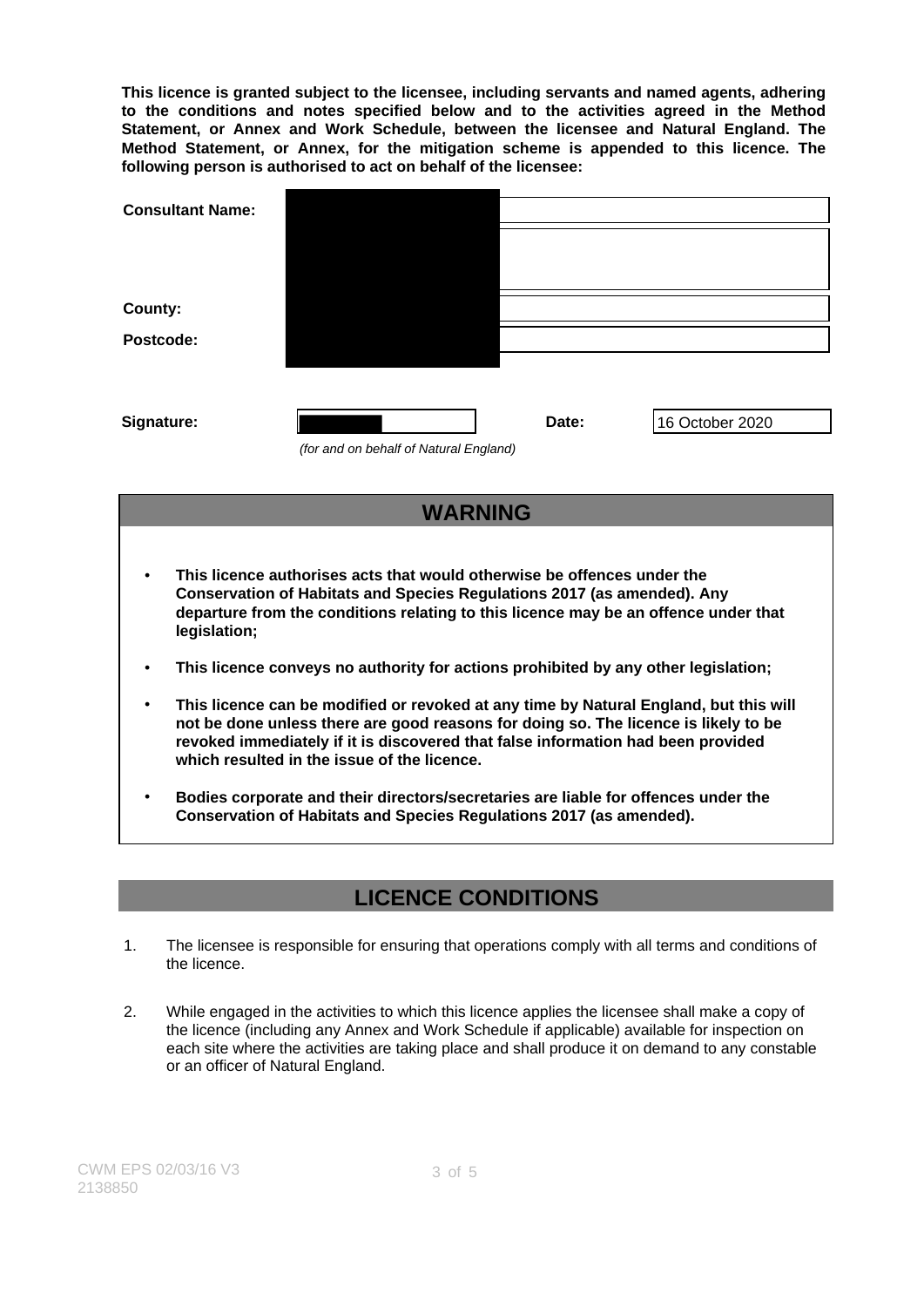## **LICENCE CONDITIONS**

- 3. No agent of the licensee shall carry out any of the activities to which this licence (including any Annex and Work Schedule if applicable) applies unless authorised in writing by the licensee, appointing them the licensee's agent. The agent shall make a copy of the authorisation available for and shall produce it on demand to any constable or officer of Natural England.
- 4. The licensee must submit a written report of actions taken under the licence (including any Annex and Work Schedule if applicable), even if no action is taken, and send it to the Natural England officer at the address shown at the top of the report form, to arrive not later than 14 days (two weeks) after the expiry of the licence. Failure to make reports may result in the licence being revoked and/or the refusal to grant subsequent licences. Please note some licences may have additional reporting requirements specified in an attached Annex.
- 5. It is a condition of the licence (including any Annex and Work Schedule if applicable) that any post development monitoring data (e.g. survey data and habitat assessment) including nil returns are submitted to Natural England to arrive no later than 14 days (two weeks) after the expiry of the licence or as specified in any Annex. Post development survey data (except nil returns) must also be sent to the relevant Local Biological Records centre within this time period.
- 6. A person authorised by the licensee shall provide him/her with such information as is within his/ her knowledge and is necessary for the report, which the licensee is required to make to Natural England.
- 7. The licensee shall permit an officer of Natural England, accompanied by such persons as he/ she considers necessary for the purpose, on production of his/her identification on demand, reasonable access to the site for monitoring purposes and to be present during any operations carried out under the authority of this licence for the purpose of ascertaining whether the conditions of this licence are being, or have been, complied with. The licensee shall give all reasonable assistance to an officer of Natural England and any persons accompanying him/her.
- 8. The licensee, including servants and named agents, must adhere to the activities; the licensable methods; the numbers per species (if relevant) and the timescales agreed between the Licensee and Natural England in the Method Statement or, if applicable, in the Annex and Work Schedule attached to the licence.
- 9. All activities authorised by this licence, and all equipment used in connection herewith shall be carried out, constructed and maintained (as the case may be) so as to avoid cruelty, unnecessary injury or distress to any species covered by this licence.
- 10. Methods used in connection with the execution of this licence must comply with the relevant published mitigation guidelines, unless otherwise agreed with Natural England.
- 11. Good practice and reasonable avoidance measures must be followed at all times.
- 12. All records are to be made available for inspection at any reasonable time by Natural England.
- 13. The licensee and named ecologist are responsible for all activities of the persons they have appointed in connection with this licence.
- 14. It is a condition of this licence that you must have obtained prior consent from all landowners and/or occupiers before commencing any activities that are authorised by this licence.